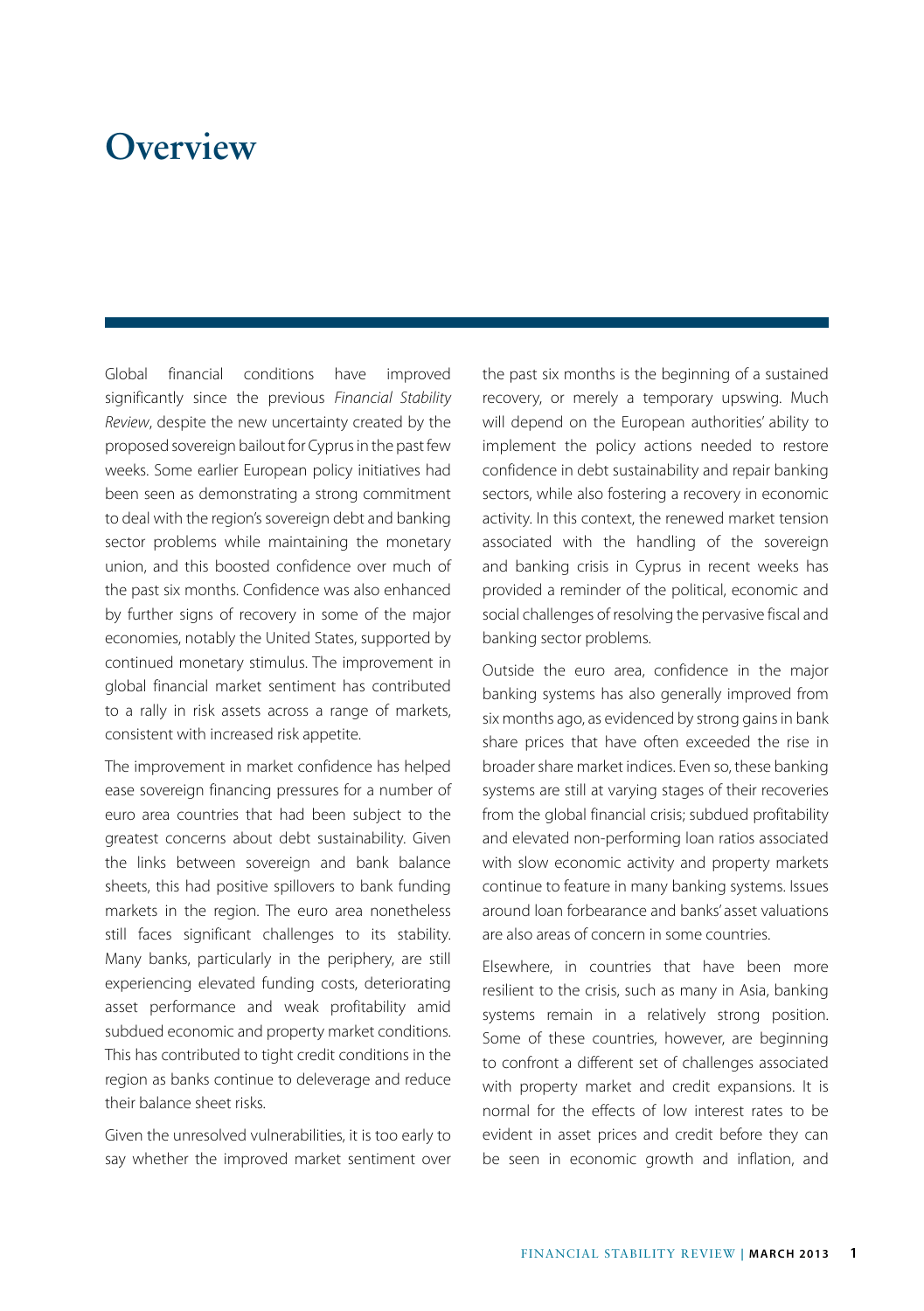hence a prolonged period of low rates can result in a build-up of credit risk long before inflation starts to rise. In some countries, particularly those with limited exchange rate flexibility and strong capital inflows, the authorities have sought to contain these risks through macroprudential measures. These policy measures have had to be progressively tightened in a few cases in response to continuing credit and property market exuberance, illustrating some of the challenges involved in calibrating and targeting these policies.

The Australian banking system also remains in a relatively strong position. The improvement in global market sentiment since the middle of 2012 has, at the margin, eased wholesale funding costs for the large Australian banks, with bank bond spreads declining to around their lowest levels since the start of the crisis. The banks have been continuing to limit their use of wholesale funding in any case, and deposit growth has been outpacing growth in credit. Continued strong competition for deposits has seen spreads on retail deposits remain around historically high levels even as spreads on long-term wholesale debt have narrowed significantly over recent months.

The banks have collectively continued to record strong profits in recent periods, helping them to strengthen their capital positions further and putting them in a good position to meet the Basel III capital requirements that began to be introduced in Australia this year. The banking sector's asset performance has also been improving, though at a gradual pace due to the challenging conditions being experienced in some parts of the Australian and UK business sectors. With domestic demand for credit likely to remain moderate in coming years, banks are increasingly pursuing other strategies to underpin their profit growth over the medium term, such as efficiency improvements and expansion in the Asian region. While this remains an area to watch, there is little sign at this stage that banks have been motivated to take on excessive risk or strain their risk management capabilities.

Profitability in the general insurance industry was strong in the past year and the industry remains well capitalised. Underwriting results improved in a more benign claims environment following the sequence of catastrophe-related claims events in 2011. The natural disasters in Australia early this year are not expected to have a major financial effect on insurers.

A period of balance sheet consolidation has helped mitigate potential risks to financial stability emanating from the non-financial sectors in Australia. Even though the economy has been expanding at around trend rates, some firms have been facing challenges from the high exchange rate and a return to more traditional saving and borrowing behaviour by households. Consequently, business failure rates have been above average, which has contributed to the slow pace of recovery in banks' non-performing business loans over recent years; that said, the vast majority of firms are still meeting their debt commitments. Overall, gearing ratios are low and deleveraging is continuing in some parts of the business sector, which is helping to limit the effects of subdued activity and profitability in some industries.

Households' net wealth has been rising recently due to the recovery in housing and other asset markets as well as continued higher saving and borrowing restraint. Many households still prefer to repay existing debt rather than take on new debt, which has contributed to the slower pace of household credit growth and an increase in mortgage prepayment buffers. Debt-servicing capacity has also been boosted by lower interest rates. Despite the unemployment rate having drifted up a bit over the past year, housing loan arrears and other aggregate measures of financial stress in the household sector remain low. Household indebtedness and gearing are nonetheless still at historically high levels, and hence continuation of the household sector's more prudent approach to borrowing would assist in strengthening the sector's financial resilience.